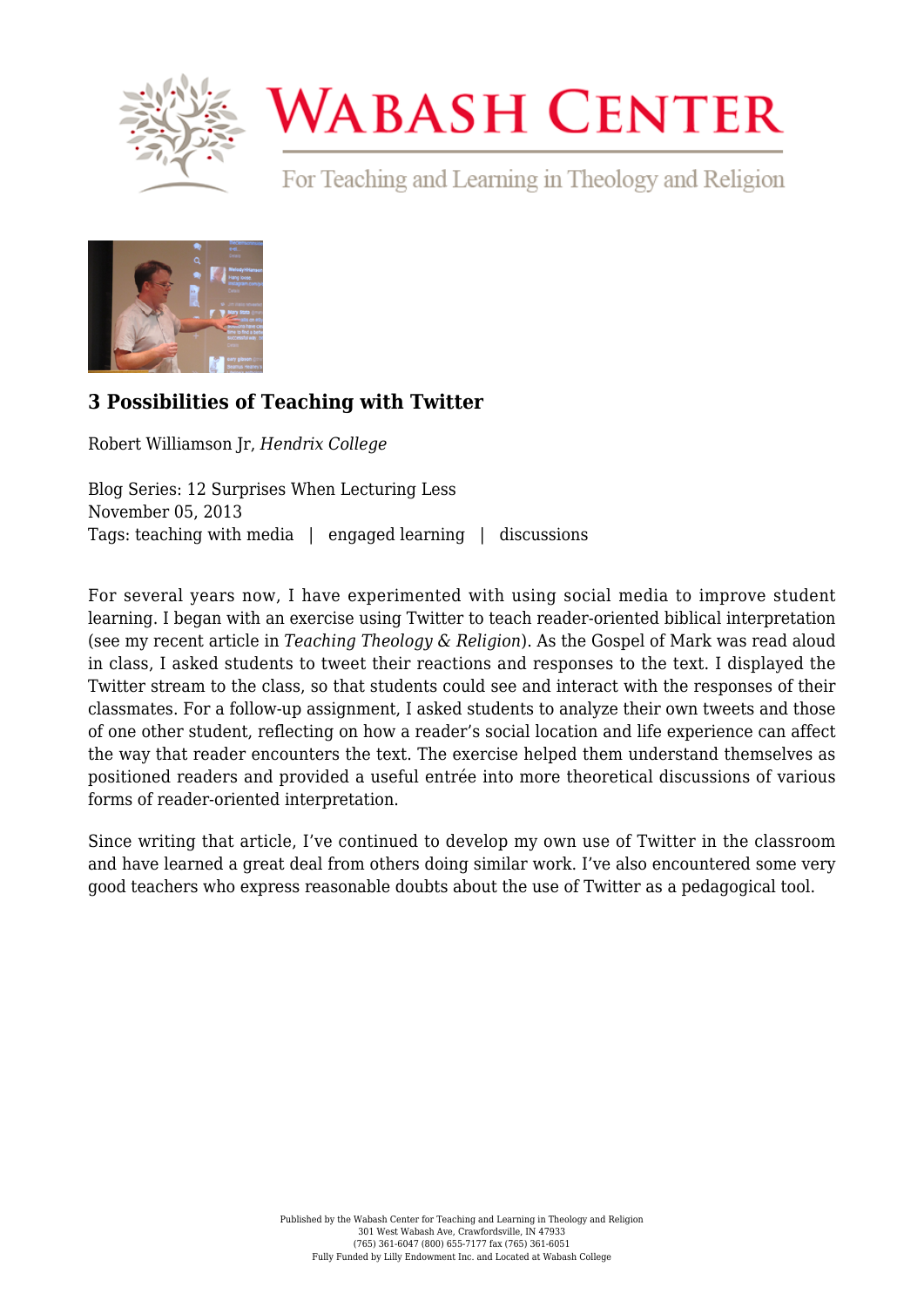

Here then, in the spirit of our ongoing collaboration about

pedagogy, are what I take to be three possibilities and three pitfalls of teaching with Twitter (this will be part 1 and part 2 will be posted tomorrow). I hope you'll continue the conversation in the comments!

**1. Twitter can extend class discussions beyond the classroom**. I give my students [daily](https://www.dropbox.com/s/03v8pkvnbr4ukkw/11_DIA%20for%20Sep%2025.pdf) [assignments](https://www.dropbox.com/s/03v8pkvnbr4ukkw/11_DIA%20for%20Sep%2025.pdf) that ask them to tweet about their own interpretive work or to comment on class readings via Twitter. Other students respond with their own insights, generating a class discussion before we ever get to class. This process increases student contact time with the course material, with me, and with other students, and it allows our in-class discussions to begin at a deeper level than if we were starting from scratch. To see how I structure these



assignments, see this recent post.

 **2. Twitter can encourage students to read more closely**. It seems my students' reading comprehension has improved—as indicated both by the quality of class discussions and student self-evaluations—since I started asking them to tweet responses to class readings. Having to make claims about a text in a public way, knowing that other students may respond or that they may be called on in class to expand or support their ideas, encourages closer and more thoughtful engagement with the readings.

**3. Twitter can provide an opening for quieter students to participate in class** discussions. I often create a Storify of student tweets from the homework assignment to use as the basis for starting class discussions. This allows student ideas and interests to shape our classroom discussions, and it allows me to draw on the ideas of quieter or more reticent